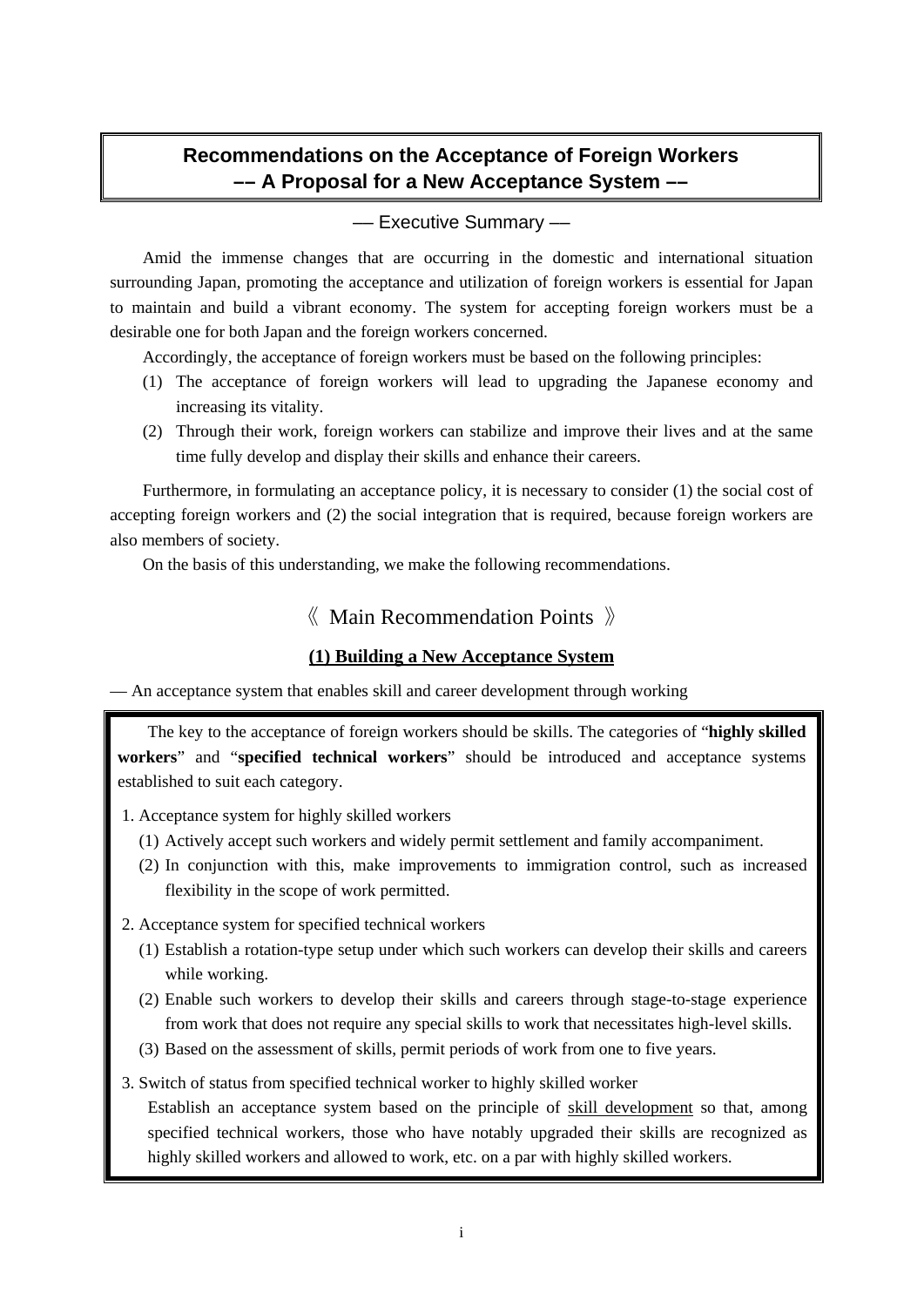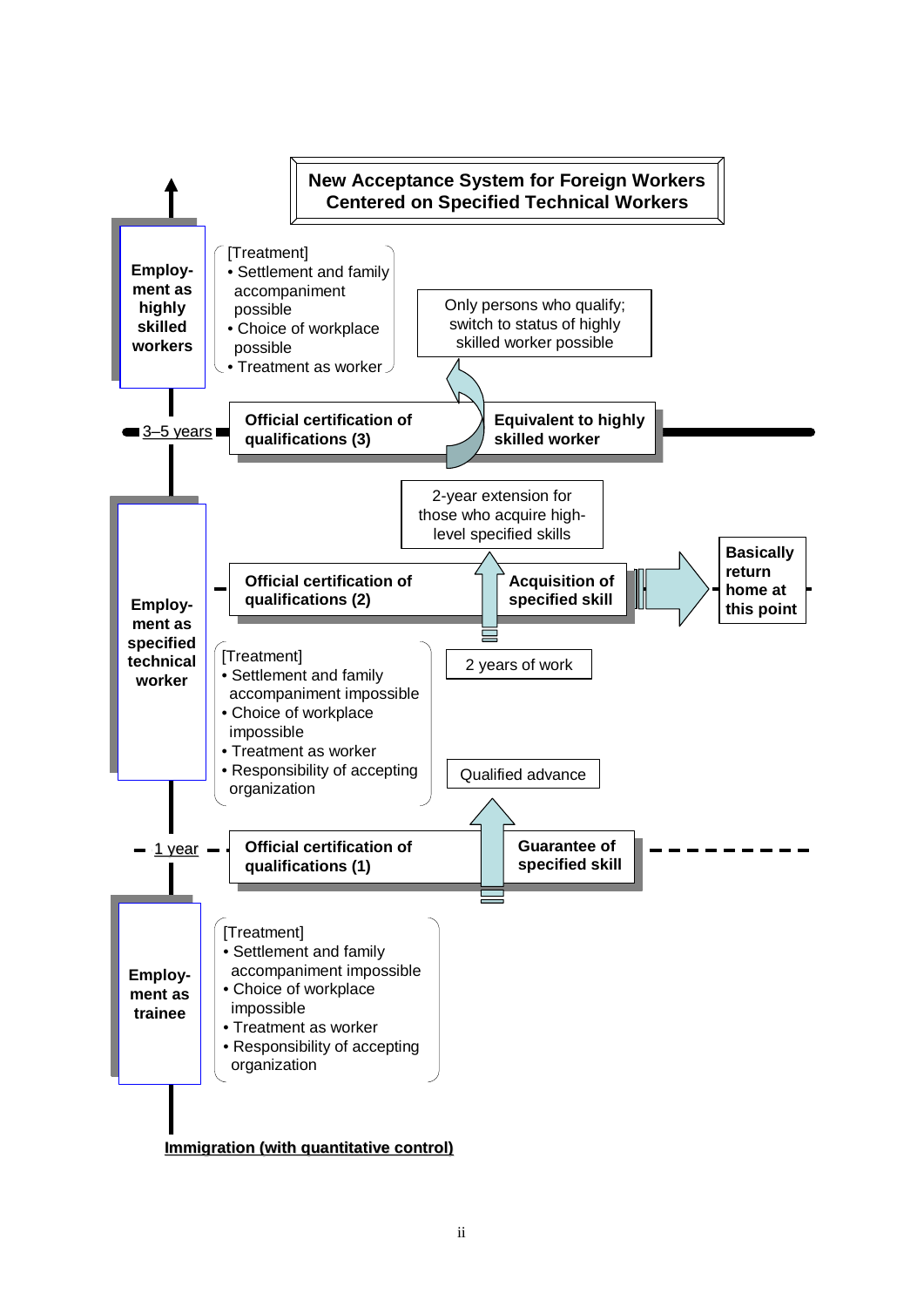### **(2) Policies to Support the New Acceptance System**

In order to make the above-mentioned new acceptance system function, it is necessary to adopt policies relating to immigration control, residence control, the labor market and corporate employment management, and social integration as follows:

#### 1. Immigration control and residence control

- (1) The following policies are necessary regarding immigration control:
	- (a) Establish conditions to make it easy for highly skilled workers to work by promoting, among other things, the extension of residence periods and increased flexibility in the scope of work responding to status of residence.
	- (b) It is necessary to reconsider the status of residence system, because statuses of residence that permit work include fields that cannot really be viewed as highly skilled ones.
	- (c) Since the number of foreigners entering Japan and working with a status of residence based on personal status or position is increasing rapidly, it is necessary to think of immigration control and policy toward foreign workers in a way that takes this factor into consideration.
- (2) Regarding residence control, it is necessary to accurately understand the situation concerning the residence and employment of foreign workers and to improve the alien registration system in order to conduct appropriate residence control.
- 2. Labor market policy and corporate employment management
	- (1) Labor market policy
		- (a) The principle should be that the working conditions of foreign workers are the same as those for domestic workers. In order to guarantee this principle, it is necessary to form a labor market setup that determines wages, etc. by work and skills.
		- (b) In order to give foreign workers adequate opportunity for skill development in the new acceptance system, it is necessary to adopt policies to support the educational and training activities of the accepting companies and organizations that have direct responsibility for the skill development of foreign workers.
	- (2) Employment management

 It is necessary for companies to improve their employment management in order to effectively utilize and fairly treat foreign workers (especially highly skilled workers) working under the new acceptance system.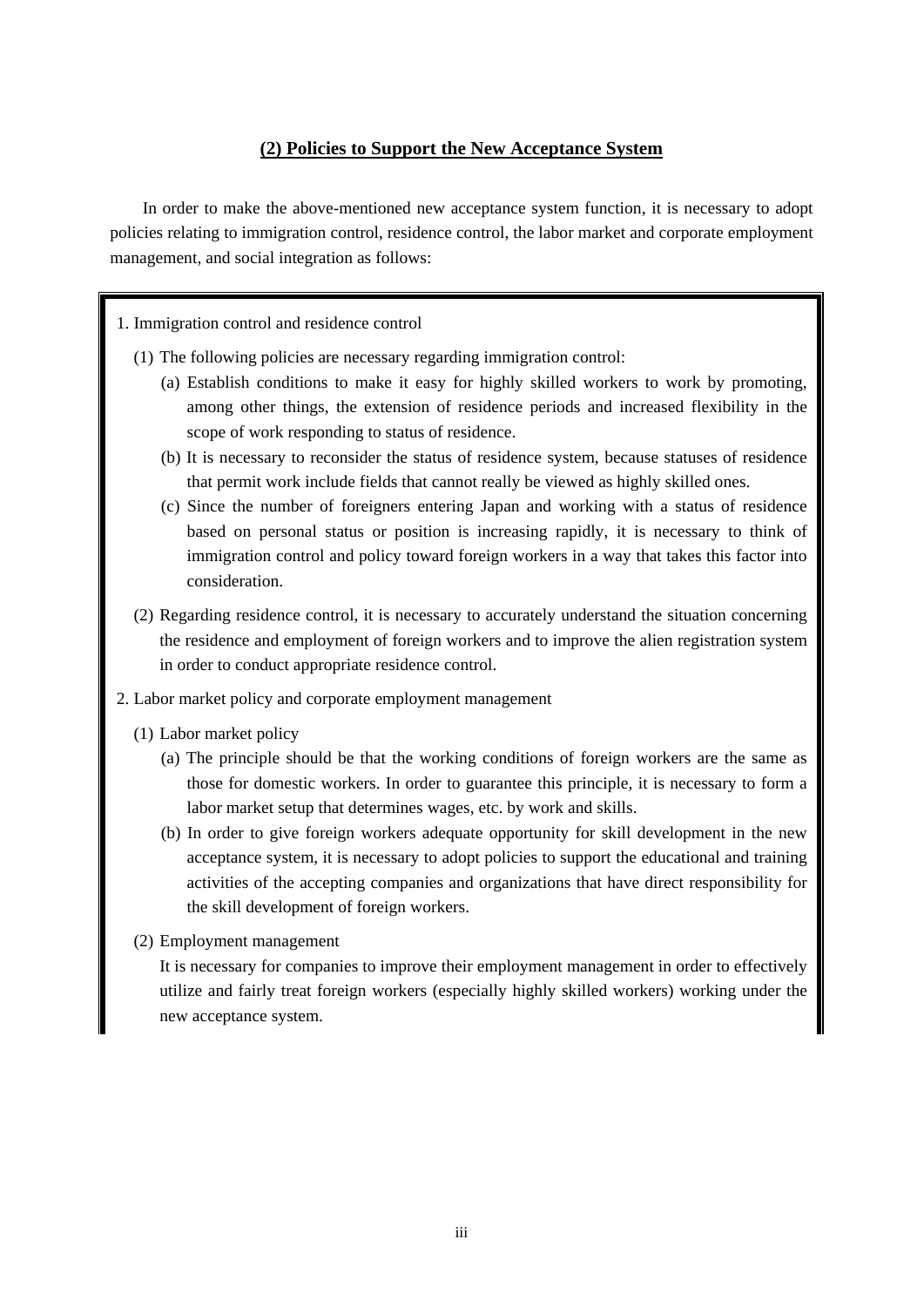### 3. Social integration

When thinking about policies for the acceptance of foreign workers, it is necessary to emphasize that foreign workers are not only workers but also members of society and to think about social integration policies as part of the package.

- (1) Educational system
	- (a) Establishment of important Japanese-language education system

 Improving the Japanese language ability of foreign workers is the most important condition for realizing safe and effective training and work and at the same time for promoting social integration. Therefore, it is essential to set a certain level of Japanese language proficiency as a condition for working in Japan and to improve the Japanese language education system both in Japan and overseas. Within Japan in particular, as well as the establishment of educational setups by local governments, the roles of companies in the place of employment and nonprofit organizations and others in the community are important.

(b) Necessity of improving educational system for foreign children

 Furthermore, together with the settlement of foreign workers in Japan, the improvement of the educational system for their children will become important. Therefore, it will be necessary to promote multicultural education in public schools, appoint teachers to support education in foreign languages, provide supplementary education for children who cannot adapt to Japanese education, and improve local schools. In addition, in order to stimulate the enthusiasm for study among children, it will be important as a policy to compile role models showing that "if you study, you can get a wonderful career."

(2) Social security

 Regarding social security, etc., the most important thing is to ensure that foreign workers pay their taxes and subscribe to social insurance. In order to solve this issue, among other things, it will be necessary to adopt a policy making it obligatory for foreign workers to attach records of tax payments and social insurance membership when applying for renewal of their status of residence.

- 4. Improvement of administrative system
	- (1) Since the acceptance of foreign workers is related to a wide variety of policies, including ones regarding immigration control, employment and labor, social security, and education, it is necessary for the central government to promote a setup so that it can implement policies toward foreigners in a unified manner.
	- (2) Although the present reality is that local governments have to pay the policy costs for the social integration of foreign workers (and their families), from now on it will be necessary for the central government to strengthen its financial support.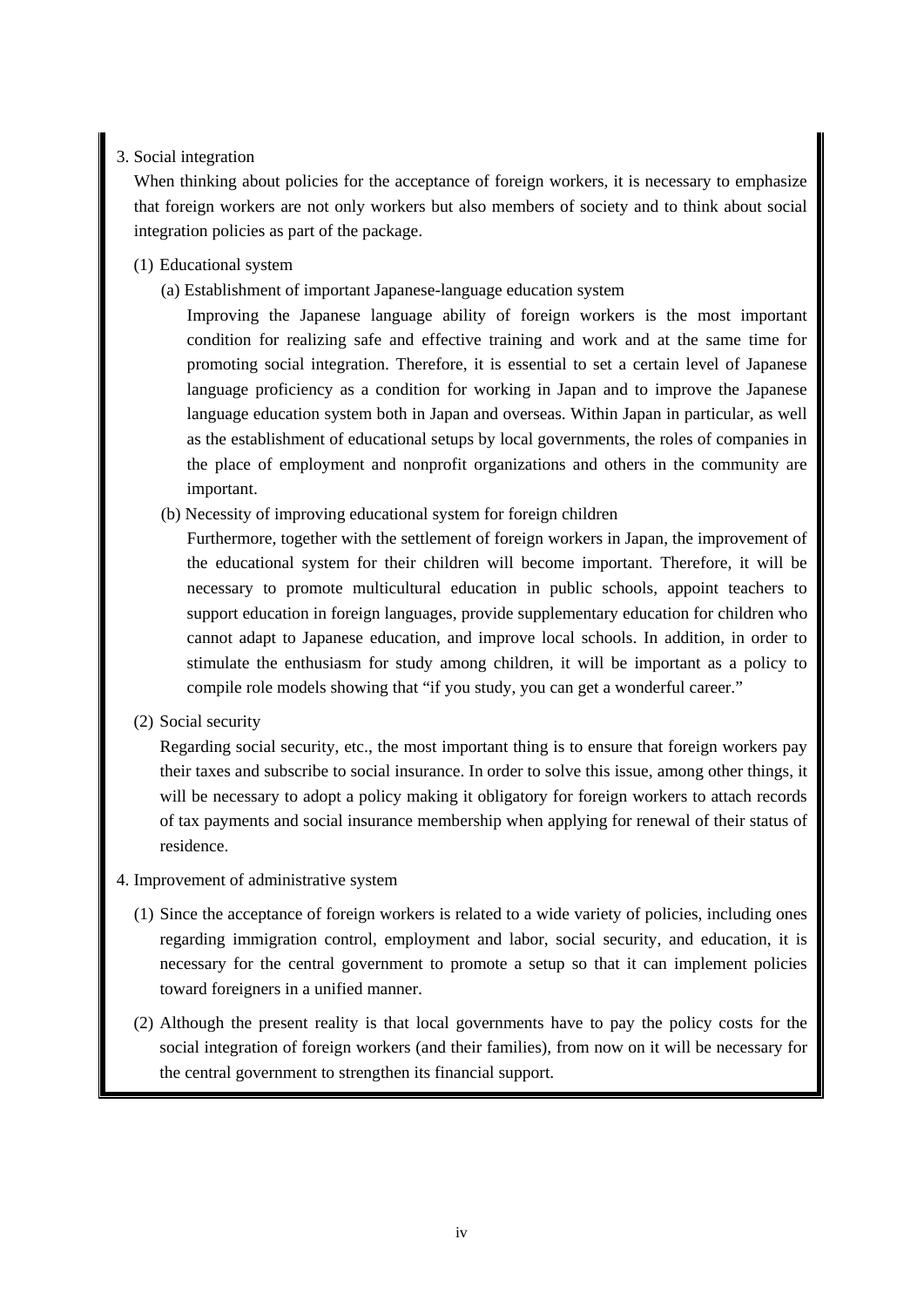# **Specific Recommendations by Category of foreign workers**

#### **1. Foreigners of Japanese Descent**

《Basic Principle》

As well as eliminating discrimination against foreigners of Japanese descent because of their ancestry, both Japanese and foreigners of Japanese descent must have an attitude of being partners living and working in the same country and must make efforts toward mutual understanding and cooperation.

《Policy Direction》

- (1) Immigration control and residence control
	- 1) At the present time, when the path to solution of the various problems of foreigners of Japanese descent remains unclear, do not accept fourth-generation descendants of Japanese and thereafter.
	- 2) Exercise the utmost caution in changing the condition of "status of residence based on personal status or position" in the Immigration Control and Refugee Recognition Act.
	- 3) Improve the alien registration system in order to manage appropriate residence control of foreigners of Japanese descent.
- (2) Labor and employment
- 1) It is necessary to make efforts toward the normalization of employment by, among other things, ensuring subscription to social insurance.
- 2) It is necessary for their working in Japan to lead to the advancement of careers and skills. For this purpose, efforts should be made to improve corporate employment management, for example by promoting the recruitment of foreigners of Japanese descent as regular employees.
- (3) Social integration
- (A) Education
	- 1) Centering on local governments, strengthen educational arrangements relating to Japanese language and daily living. In addition, companies at the employment level and NPOs and others at the community level should undertake educational activities.
	- 2) Furthermore, the following measures should be promoted in order to improve the educational setup for the children of foreigners of Japanese descent:
		- (a) Make compulsory education the same as that for Japanese children.
		- (b) In public schools, promote multicultural education and appoint teachers to provide support in foreign languages.
		- (c) Provide supplementary education through NPOs and others for children who cannot adapt to Japanese education and establish an educational setup through "local schools."
		- (d) In order to stimulate the enthusiasm for study among children, compile model cases of careers to show that "if you study, you can get a wonderful career."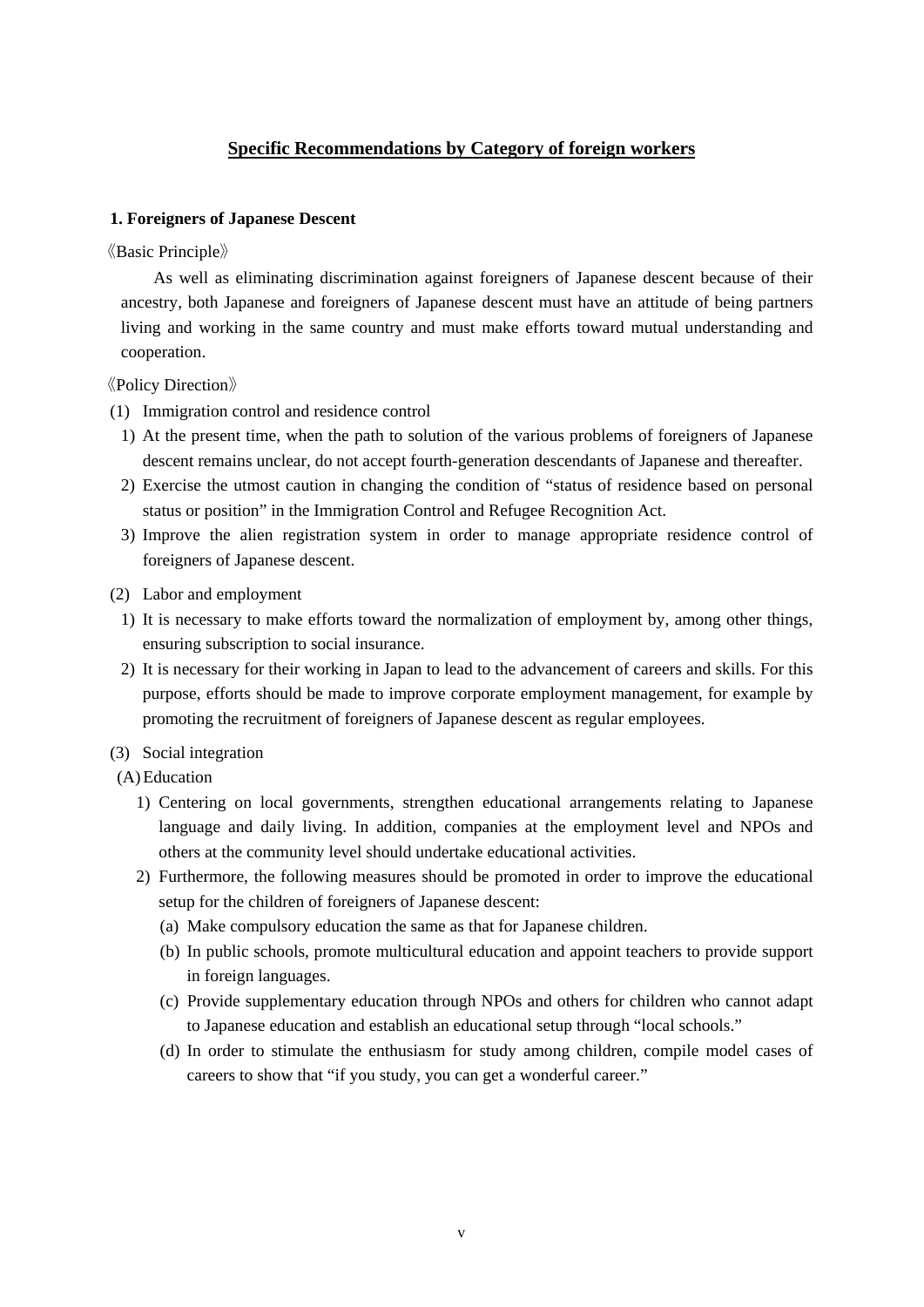(B) Social security

 Efforts are necessary to promote their payment of taxes and subscription to social insurance. For this purpose, it should be made obligatory for foreigners of Japanese descent to attach records of tax payments and social insurance membership when applying for renewal of their status of residence.

(4) Administrative setup

A policy response to social integration is required. Specifically, the following policies are important:

- 1) The financial burden of social integration should not be left only to local governments; the central government should strengthen its financial support.
- 2) In order to facilitate solution of the problems facing foreigners of Japanese descent, build close cooperative relations with their countries of origin.

#### **2. Foreign Trainees and Technical Interns**

《Basic Principle》

- 1) The trainee and technical intern scheme should be improved developmentally as a new acceptance system for specified technical workers.
- 2) If the present trainee and technical intern scheme is maintained, efforts should be made to solve the problem of the very poor working conditions that exist in some quarters, and the scheme should be improved in the following direction.

《Policy Direction》

- (1) Immigration control
	- 1) Treat trainees who engage in on-the-job training as workers in order to guarantee appropriate working conditions and establish a new status of residence to clarify that this is a type of work.
	- 2) Permit an extension for further training of up to two years on condition that certain conditions are fulfilled, such as the fact that the trainee has achieved a certain technical level through the training or technical internship and the accepting organization or company is implementing the training or technical internship properly.
- (2) Acceptance and control setup

Strengthen the selection and accountability of accepting organizations in order to eliminate malicious brokers and ensure appropriate training and working conditions.

- (3) Training/internship and employment
	- 1) In order to ensure legal protection under labor legislation and to strengthen controls on illegal practices, basically accept trainees and technical interns on the basis of an employment relationship.
	- 2) In order to ensure the propriety of training and technical internship, make efforts to improve and expand the technical assessment system.
	- 3) Regarding working conditions, ensure the same compensation as that of Japanese.
	- 4) Since the number of accepted persons is increasing rapidly and many of them come from specific countries, in view of its impact on the domestic labor market, consideration should be made of